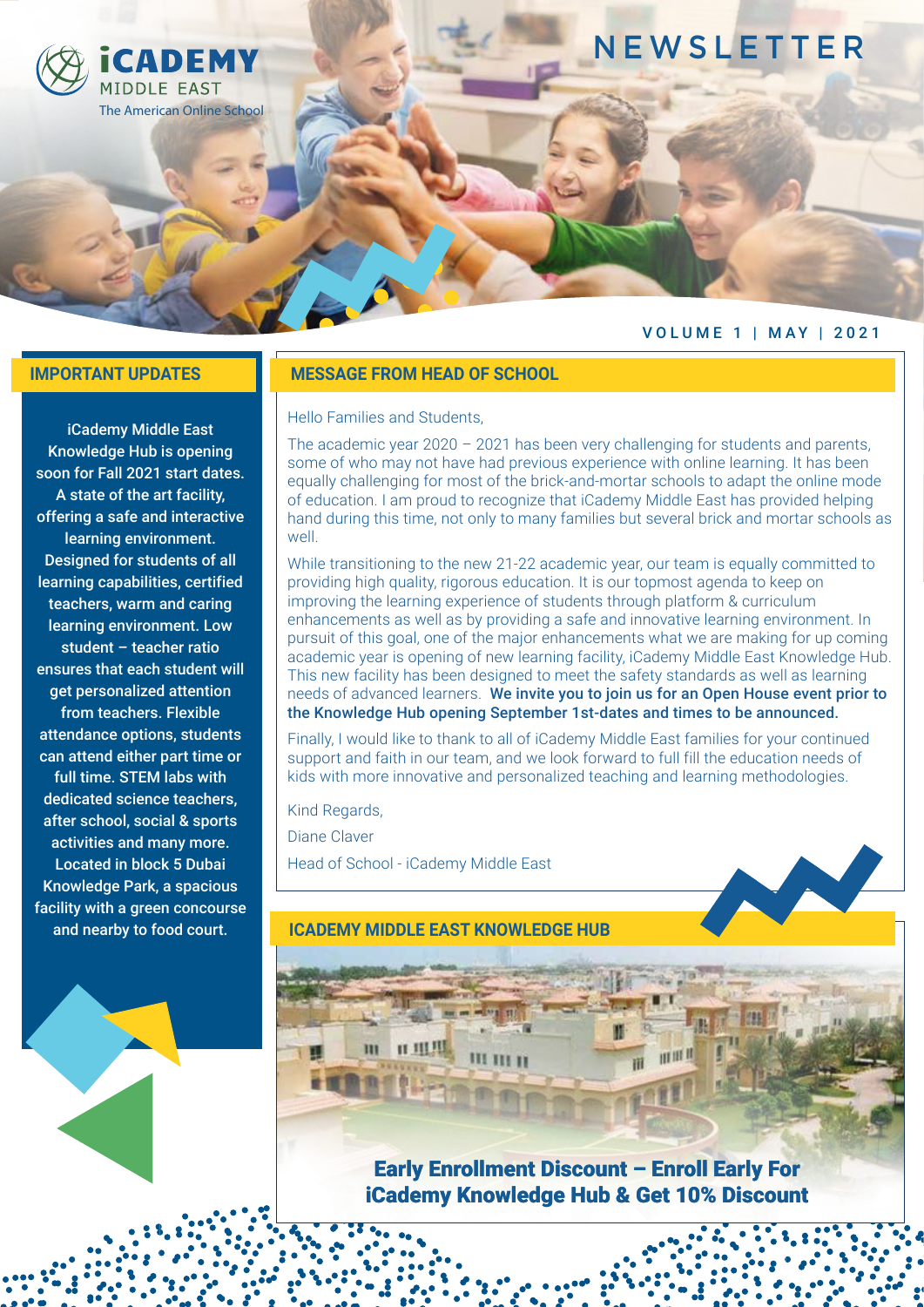

# HIGHLIGHTS

### **EXCLUSIVE MUSIC EDUCATION**

iCademy Middle East is pleased to partner with Exclusive Music Education to offer ONLINE Music and Art lessons for students of all ages in the following:

Piano, Guitar, Violin, Flute, Saxophone, Music Theory, Art lessons

The first class is FREE!

EME Music and Art Studio is a go to place when it comes to music and art lessons. A well-established company with over 8 years of experience in Dubai schools, EME offers professional trained specialists and works with over 150 students who are enjoying their lessons.

• Professional music and art instructors

- Quality music and art education, attractive programs for different ages and levels
- Students' recitals and performances
- Preparation for the exams (ABRSM, Trinity)

• True convenience: online lessons from the comfort of your home!

• Easy set up: laptop+instrument and the right angle. Very good internet connection is a must.

To register, or ask for more information, please clic[k this Link.](https://icademymiddleeast.com/exclusive-music-education/)





### **STUDENT CORNER**

The British International Education Association (BIEA) is a nonprofit organization with head office in London. BIEA aims to bring together educators and young people from around the world, who share a passion for Science, Technology, Engineering and Mathematics (STEM). Theme for 2021 BIEA STEM competition is "Rethink food packaging for school packages and workplace lunches". We have two teams of students this year working on their projects for the BIEA STEM competition.

This has been always the core objective of our teaching methodology; to equip our students with modern era's skills set. And to enable them to accel not only in academics but social, professional, and other areas of their life as well.